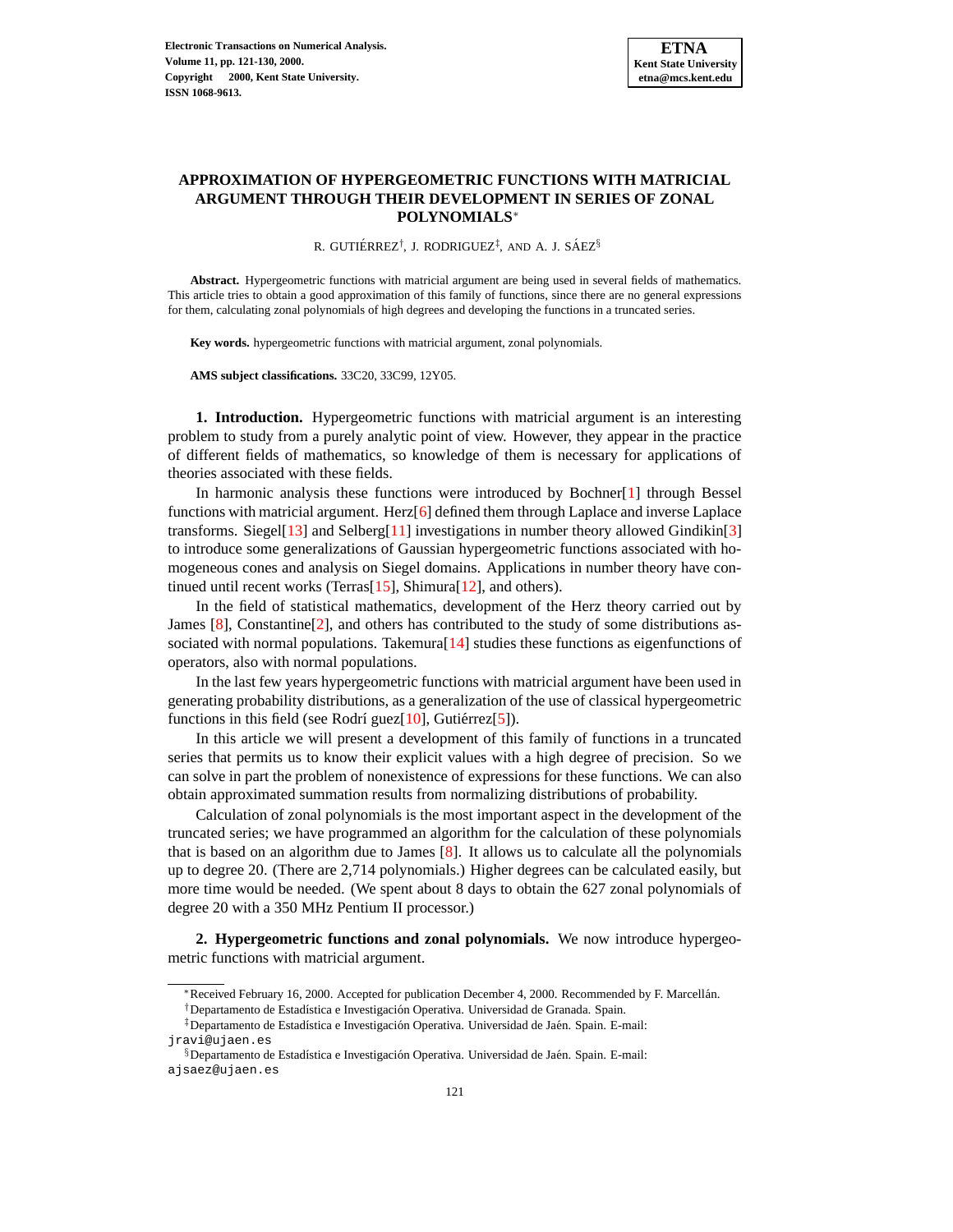122 Approximation of hypergeometric functions with matricial argument

DEFINITION 2.1. *We define hypergeometric functions with matricial argument by*

<span id="page-1-0"></span>(2.1) 
$$
{}_{p}F_{q}(a_{1},...,a_{p};b_{1},...,b_{q};X) = \sum_{k=0}^{\infty} \sum_{\kappa} \frac{(a_{1})_{\kappa}...(a_{p})_{\kappa}}{(b_{1})_{\kappa}...(b_{q})_{\kappa}} \frac{C_{\kappa}(X)}{k!},
$$

*where*  $\sum_{\kappa}$  *denotes summation over all partitions*  $\kappa = (k_1, ..., k_m)$  *of the integer*  $k, C_{\kappa}$   $(X)$ *denotes the zonal polynomial of X corresponding to*  $\kappa$  *and the coefficients*  $()_{\kappa}$ , called gener*alized hypergeometric coefficients, are*

(2.2) 
$$
(a)_{\kappa} = \prod_{i=1}^{m} \left( a - \frac{1}{2} (i - 1) \right)_{k_i},
$$

*where*  $(a)_k = a (a + 1) ... (a + k - 1)$ ,  $(a)_0 = 1$ .

X is a complex  $m \times m$  symmetric matrix and the parameters  $a_i, b_j$  are arbitrary complex numbers. Any parameter  $b_j$  in the denominator can be zero or an integer less than or equal to  $(m-1)/2$ . The series converges if  $p \leq q$ ; it converges when  $||X|| < 1$  if  $p = q + 1$  ( $||X||$  is the highest absolute value of the eigenvalues of  $X$ ); and, unless the series is finite, it diverges if  $p > q + 1$  and  $X \neq 0$ .

We will use the following definition of zonal polynomials by James [\[7\]](#page-8-5), because it allows us to obtain the algorithm for the calculation of the polynomials. Other definitions, based on representation group theory, are more difficult to be used for these calculations.

<span id="page-1-3"></span>DEFINITION 2.2. Let X be a symmetric  $m \times m$  complex matrix with eigenvalues  $x_1, ..., x_m$  and let  $\kappa = (k_1, ..., k_m)$  be a partition of k in no more than m parts. The zonal *polynomial of* X *corresponding to*  $\kappa$ *, denoted by*  $C_{\kappa}(X)$ *, is a symmetric homogeneous polynomial of degree*  $k$  *in the eigenvalues*  $x_1, ..., x_m$  *such that* 

*1. The highest weight term in the expansion of*  $C_{\kappa}(X)$  *is*  $x_1^{k_1}...x_m^{k_m}$ , *i.e.*,

(2.3) 
$$
C_{\kappa}(X) = d_{\kappa} x_1^{k_1} ... x_m^{k_m} + terms with lower weight,
$$

*where*  $d_{\kappa}$  *is a constant.* 

*2.*  $C_{\kappa}(X)$  *is an eigenfunction of the differential operator*  $\Delta_X$ , *where* 

(2.4) 
$$
\Delta_X = \sum_{i=1}^m x_i^2 \frac{\partial^2}{\partial x_i^2} + \sum_{i=1}^m \sum_{1=j \neq i}^m \frac{x_i^2}{x_i - x_j} \frac{\partial}{\partial x_i},
$$

*with eigenvalue*

$$
(2.5) \qquad \qquad [\rho_{\kappa} + k(m-1)],
$$

*where*

<span id="page-1-1"></span>(2.6) 
$$
\rho_{\kappa} = \sum_{i=1}^{m} k_i (k_i - i).
$$

<span id="page-1-2"></span>*3. And*

(2.7) 
$$
(tr X)^{k} = (x_{1} + ... + x_{m})^{k} = \sum_{\kappa}^{m} C_{\kappa} (X).
$$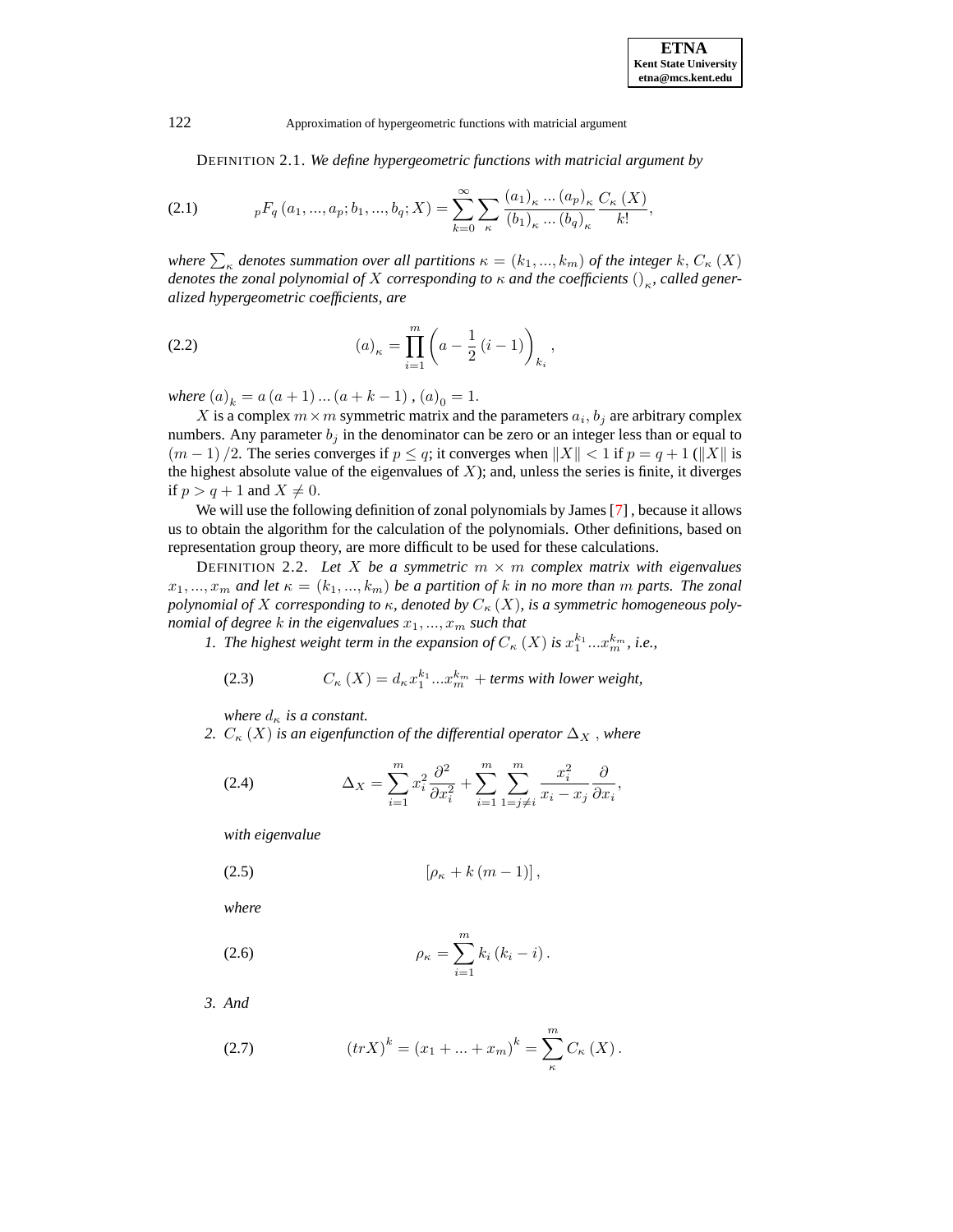There is no general formula for zonal polynomials. In Muirhead [\[9\]](#page-9-7) there is an algorithm to calculate them from this definition, but, although it is very interesting from a methodological point of view, we think that it is an algorithm not easy to program for high degrees. We use another algorithm by James[\[7\]](#page-8-5), because it is easier to program and allows us to calculate zonal polynomials of high degrees.

The nonexistence of general formulae for zonal polynomials is the most important difficulty in using hypergeometric functions with matricial argument. On the other hand, there is no other way to express these functions apart from the series  $(2.1)$ .

If  $m = 1$ , zonal polynomials are the powers of a single variable, so hypergeometric functions with matricial argument are classical hypergeometric functions of one variable.

Zonal polynomials depend only on the eigenvalues of  $X, x_1, ..., x_m$ , so we can use as argument diagonal matrices*.*

There are two special cases of  $(2.1)$ :

(2.8) 
$$
{}_{0}F_{0}(X) = \sum_{k=0}^{\infty} \sum_{\kappa} \frac{C_{\kappa}(X)}{k!}
$$

$$
= \sum_{k=0}^{\infty} \frac{(trX)^{k}}{k!}
$$

$$
= etr(X),
$$

which is a generalization of the exponential series, and

(2.9) 
$$
{}_{1}F_{0}(a;X) = \sum_{k=0}^{\infty} \sum_{\kappa} (a)_{\kappa} \frac{C_{\kappa}(X)}{k!} (\|X\| < 1)
$$

$$
= \det (I_{m} - X)^{-a}.
$$

Other explicit results are unknown, so there is not any way for evaluating these functions, except for some particular results (for example, Gauss theorem in the multivariate case).

**3. Calculation of zonal polynomials.** We now describe the algorithm due to James [\[8\]](#page-9-4) for calculating zonal polynomials.

It is necessary to express these zonal polynomials as a linear combination of symmetric monomials; this is the most important aspect for the develop of the hypergeometric series*.*

Symmetric monomials are a base of symmetric polynomials and the expression that determines the algorithm is a change of base equation, so zonal polynomials are a base of symmetric polynomials and they may be used to approximate other symmetric functions too.

If  $\kappa = (k_1, ..., k_m)$ , the symmetric monomial of  $X_{m \times m}$ , a symmetric matrix with latent roots  $x_1, \ldots, x_m$ , is

(3.1) 
$$
M_{\kappa}(X) = \sum ... \sum x_{i_1}^{k_1} x_{i_2}^{k_2} ... x_{i_p}^{k_p},
$$

where p is the number of no zeros parts of  $\kappa$ , and the summation is over all partitions  $(i_1, ..., i_p)$  of p integers between  $1, ..., m$ . For example,

(3.2) 
$$
M_{(1)} (X) = x_1 + ... + x_m,
$$

$$
M_{(2)} (X) = x_1^2 + ... + x_m^2,
$$

$$
M_{(1,1)} (X) = \sum_{i < j}^m x_i x_j.
$$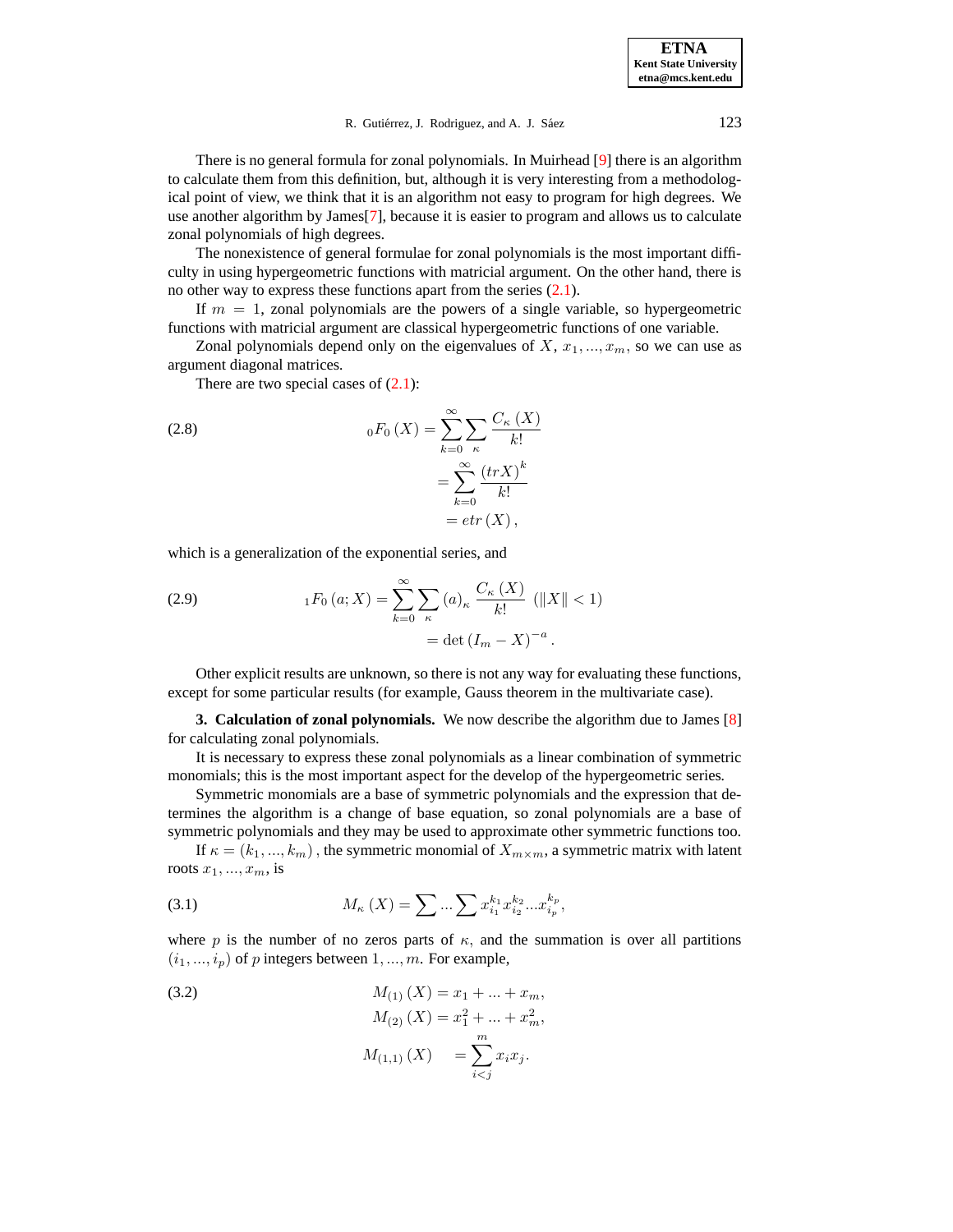124 Approximation of hypergeometric functions with matricial argument

<span id="page-3-3"></span>Let  $\kappa$  be a partition of the integer  $k$ . Then

(3.3) 
$$
C_{\kappa}(X) = \sum_{\lambda \leq \kappa} c_{\kappa,\lambda} M_{\lambda}(X),
$$

where  $c_{\kappa,\lambda}$  are constants and the summation is over all partitions  $\lambda$  of k such that  $\lambda \leq \kappa$ . The expression for  $c_{\kappa,\lambda}$  is

<span id="page-3-0"></span>(3.4) 
$$
c_{\kappa,\lambda} = \sum_{\lambda < \mu \leq \kappa} \frac{\left[ (l_i + t) - (l_j - t) \right]}{\rho_{\kappa} - \rho_{\lambda}} c_{\kappa,\mu},
$$

where  $\lambda = (l_1, ..., l_m)$  and  $\mu = (l_1, ..., l_i + t, ..., l_j - t, ..., l_m)$  for  $t = 1, ..., l_j$  such that, when parts of the partition  $\mu$  are arranged in descending order,  $\mu$  is above  $\lambda$  and below or equal to  $\kappa$  in the lexicographical ordering. The summation in [\(3.4\)](#page-3-0) is over all such  $\mu$ , including possibly, nondescending ones, and any empty sum is taken to be zero.

This determines all coefficients  $c_{\kappa,\lambda}$  in the expansion of  $C_{\kappa}(X)$  except for the coefficient  $c_{\kappa,\kappa}$ ; i.e., determines the zonal polynomial except for normalizing. Using condition [\(2.6\)](#page-1-1) in the definition, it follows that  $c_{(k),j}(k) = 1$  and then, all coefficients  $c_{(k),\lambda}$  in the expansion of  $C_{(k)}(X)$  are given by the expression [\(3.4\)](#page-3-0). For calculating the highest weight coefficient of  $C_{(k-1,1)}(X)$  and the next ones, Muirhead [\[9\]](#page-9-7) suggests that it is possible to calculate them using condition  $(3)$  in definition  $(2.2)$ , developing

$$
(3.5) \t\t\t (x_1 + ... + x_m)^k
$$

in terms of the symmetric monomials and identifying coefficients in this expansion (for more details see Muirhead [\[9\]](#page-9-7)). Although this is a way for calculating the coefficients  $c_{\kappa,\kappa}$ , we think that it is more difficult to program than the James [\[8\]](#page-9-4) way.

James [\[8\]](#page-9-4) proves that

<span id="page-3-2"></span>
$$
(3.6) \t\t c_{\kappa,\kappa} = \frac{2^{2k} k!}{2k!} \chi_{[2\kappa]}(1) \prod_{l=1}^{p} \prod_{i=1}^{l} \left(\frac{1}{2}l - \frac{1}{2}(i-1) + k_i - k_l\right)_{k_i - k_{l+1}},
$$

where  $\chi_{[2\kappa]}(1)$  is the degree of the representation  $[2\kappa]$  of the symmetric group on 2k symbols, given by

(3.7) 
$$
\chi_{[2\kappa]}(1) = \frac{2k! \prod_{i
$$

where *p* is the number of no zero parts of  $\kappa$ .

Nevertheless, we have introduced this normalization of zonal polynomials in a different way. There is a general expression for them when  $X = I_m$ , i.e.,

<span id="page-3-1"></span>(3.8) 
$$
C_{\kappa} (I_m) = 2^{2k} k! \left(\frac{1}{2}m\right)_{\kappa} \frac{\prod_{i
$$

where p is the number of no zero parts of  $\kappa$  and

$$
\left(\frac{1}{2}m\right)_{\kappa} = \prod_{i=1}^{p} \left(\frac{1}{2}\left(m-i+1\right)\right)_{k_i},
$$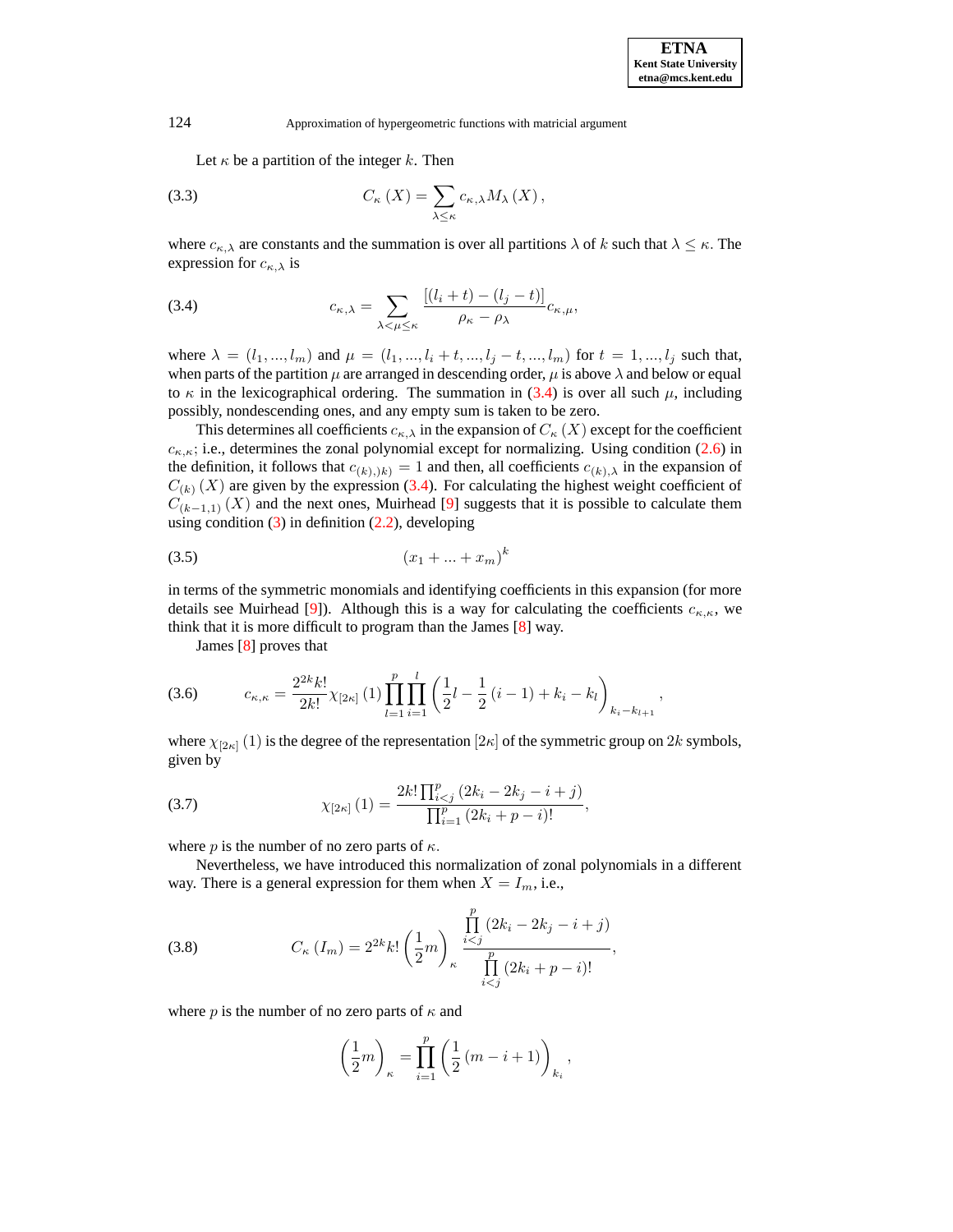| $_{\kappa}$ | Num. of partitions | Num. of steps | Num. of addends |  |  |
|-------------|--------------------|---------------|-----------------|--|--|
|             |                    |               |                 |  |  |
|             |                    | 162           | 110             |  |  |
|             | 42.                | 16,992        | 13,100          |  |  |
| 15          | 176                | 549,407       | 452,009         |  |  |
| 20          |                    | 10,736,310    | 9,159,310       |  |  |
| Table 3.1   |                    |               |                 |  |  |

R. Gutiérrez, J. Rodriguez, and A. J. Sáez  $125$ 

Some computational aspects: The number of partitions is also the number of zonal polynomials. Steps are the number of steps in the algorithm for the calculation of zonal polynomials of degree k. Addends are the number of *addends in this calculation.*

with  $(a)_k = a(a+1)...(a+k-1)$ ,  $(a)_0 = 1$ . So we started the algorithm with all coefficients  $c_{\kappa,\kappa} = 1$  and then we normalized the polynomial using [\(3.8\)](#page-3-1). Actually, both ways, the original way by James and the way we programmed it, are the same, and they will take a very similar time in their performance. Nevertheless, we think that the expression [\(3.8\)](#page-3-1) requires less computation than [\(3.6\)](#page-3-2).

We calculated zonal polynomials up to degree 20 using Matlab. Although the performance for high degrees requires a lot of time, the program will be able to calculate other degrees. The problem is that for  $k = 20$  there are 627 partitions, so 627 zonal polynomials, and this number is increased very fast by higher degrees. In table [3.1](#page-7-0) appears details of the computation of all zonal polynomials up to degree 20.

**4. Development in truncated series.** The nonexistence of general expressions for hypergeometric functions with matricial argument is a very serious problem for using them in all their applications.

There is a field where this problem is particularly important: We can use hypergeometric functions with matricial argument as generating probability functions of multivariate distributions of probability (see Rodríguez  $[10]$ , Gutiérrez $[5]$  $[5]$ ). But if we do not have expressions for them we can give only some general properties of generated distributions, never probabilities for them.

In this article we describe a development of the hypergeometric series that gives us their approximate value; in the case we use them as generating probability functions, they also allow us to obtain a great part of the probabilities of the generated distributions.

The well-known Taylor's theorem for evaluating a regular function  $g(t)$  is

$$
g(t) = g(0) + \frac{g'(0)}{1!} + \frac{g''(0)}{2!} + \dots
$$

We have tried to obtain a similar expression for hypergeometric functions with matricial argument. These functions are defined by  $(2.1)$ , i.e.,

$$
{}_{p}F_{q}(a_{1},...,a_{p};b_{1}...,b_{q};X_{m\times m}) = \sum_{k=0}^{\infty} \sum_{\kappa} \frac{(a_{1})_{\kappa}...(a_{p})_{\kappa} C_{\kappa}(X)}{(b_{1})_{\kappa}...(b_{q})_{\kappa}} \frac{C_{\kappa}(X)}{k!}.
$$

In this expression, for each degree  $k$ , the term

$$
\sum_{\kappa} \frac{(a_1)_{\kappa} \dots (a_p)_{\kappa}}{(b_1)_{\kappa} \dots (b_q)_{\kappa}} \frac{C_{\kappa}(X)}{k!}
$$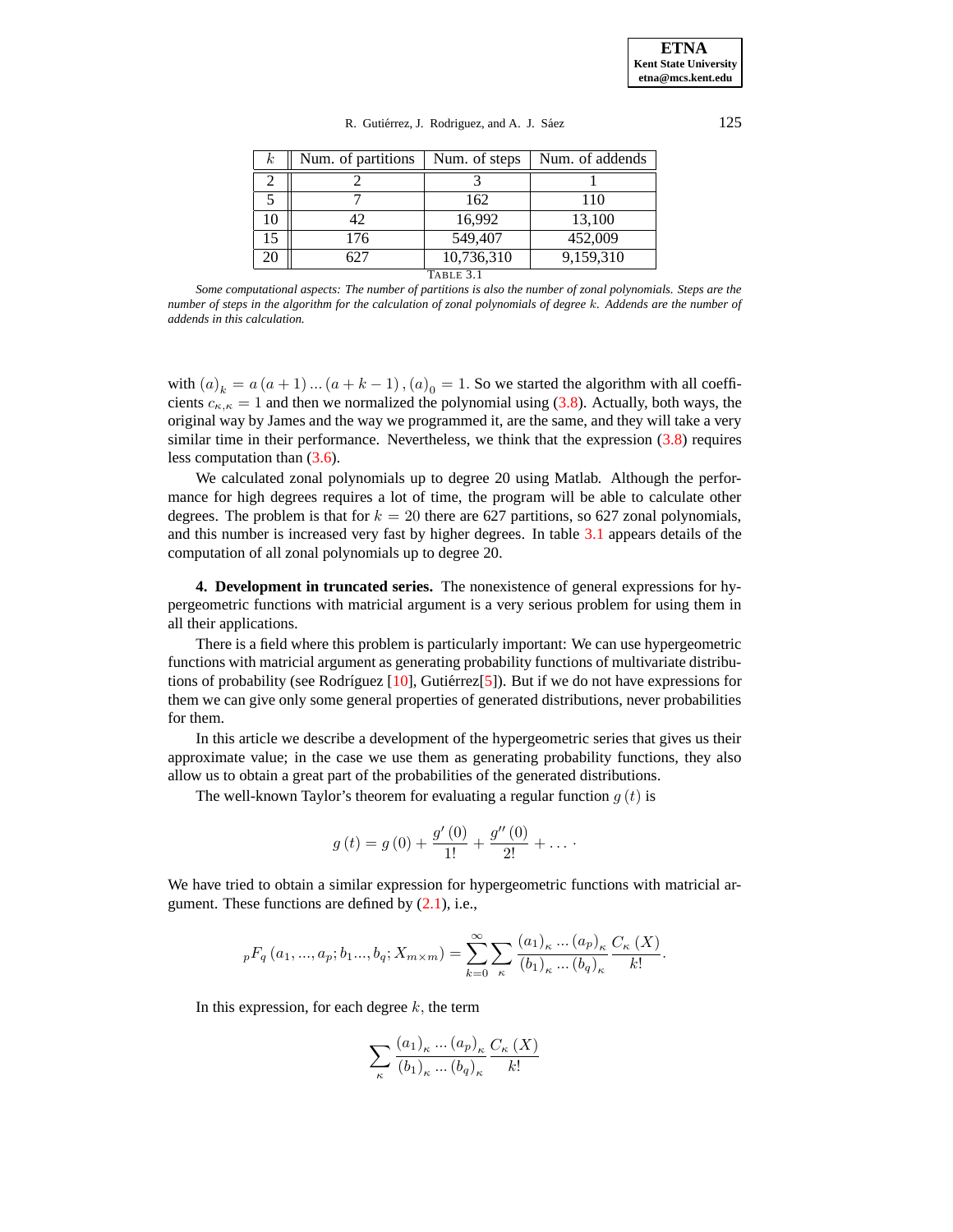| <b>ETNA</b>                  |  |  |  |
|------------------------------|--|--|--|
| <b>Kent State University</b> |  |  |  |
| etna@mcs.kent.edu            |  |  |  |

126 Approximation of hypergeometric functions with matricial argument

includes all zonal polynomials of degree  $k$ ; they are a linear combination of symmetric monomials with degree less than or equal to  $k$ , so if we stop the series at degree  $M$ , i.e.,

$$
\sum_{k=0}^{M} \sum_{\kappa} \frac{(a_1)_{\kappa} \dots (a_p)_{\kappa}}{(b_1)_{\kappa} \dots (b_q)_{\kappa}} \frac{C_{\kappa} (X)}{k!},
$$

using [\(3.3\)](#page-3-3), this truncated series is

$$
\sum_{k=0}^{M} \sum_{\kappa} \frac{(a_1)_{\kappa} \dots (a_p)_{\kappa}}{(b_1)_{\kappa} \dots (b_q)_{\kappa}} \frac{\sum_{\lambda \leq \kappa} c_{\kappa,\lambda} M_{\lambda}(X)}{k!}
$$

$$
= \sum_{k=0}^{M} \sum_{\kappa} \sum_{\lambda \leq \kappa} \frac{1}{k!} \frac{(a_1)_{\kappa} \dots (a_p)_{\kappa}}{(b_1)_{\kappa} \dots (b_q)_{\kappa}} c_{\kappa,\lambda} M_{\lambda}(X).
$$

Grouping symmetric monomials, we have,

$$
\sum_{r=0}^{M} \sum_{\rho} f_{\rho} M_{\rho} (X) ,
$$

where the summation is over all partitions  $\rho$  of r.

In this expression, if

$$
\rho =\left( r_{1},...,r_{m}\right) ,
$$

as the symmetric monomial is

$$
M_{\rho}(X) = \sum_{\sigma} x_1^{\sigma(1)} \dots x_m^{\sigma(m)},
$$

where the summation is over all permutations  $\sigma$  of  $(1, ..., m)$ , the coefficient  $f_{\rho}$  is the same for all the terms

$$
x_1^{\sigma(1)}...x_m^{\sigma(m)}
$$

for any permutation  $\sigma$ ; moreover, there are no more terms with this expression  $x_1^{\sigma(1)}...x_m^{\sigma(m)}$ in the queue of the series.

For example, we describe the development of the series  ${}_2F_1(a, b; c; x_1, x_2)$ :

$$
{}_2F_1(a,b;c;x_1,x_2) =
$$

$$
\frac{1+}{(c)_{(1,0)} \cdot (b)_{(1,0)}} \cdot \frac{C_{(1,0)} (x_1, x_2)}{1!} + \frac{(a)_{(2,0)} \cdot (b)_{(2,0)}}{c)_{(2,0)}} \cdot \frac{C_{(2,0)} (x_1, x_2)}{2!} + \frac{(a)_{(1,1)} \cdot (b)_{(1,1)}}{(c)_{(1,1)}} \cdot \frac{C_{(1,1)} (x_1, x_2)}{2!} + \frac{(a)_{(3,0)} \cdot (b)_{(3,0)}}{3!} \cdot \frac{C_{(3,0)} (x_1, x_2)}{3!} + \frac{(a)_{(2,1)} \cdot (b)_{(2,1)}}{(c)_{(2,1)}} \cdot \frac{C_{(2,1)} (x_1, x_2)}{3!} + \frac{(a)_{(4,0)} \cdot (b)_{(4,0)}}{(c)_{(4,0)}} \cdot \frac{C_{(4,0)} (x_1, x_2)}{4!} + \frac{(a)_{(3,1)} \cdot (b)_{(3,1)}}{(c)_{(3,1)}} \cdot \frac{C_{(3,1)} (x_1, x_2)}{4!} + \cdots
$$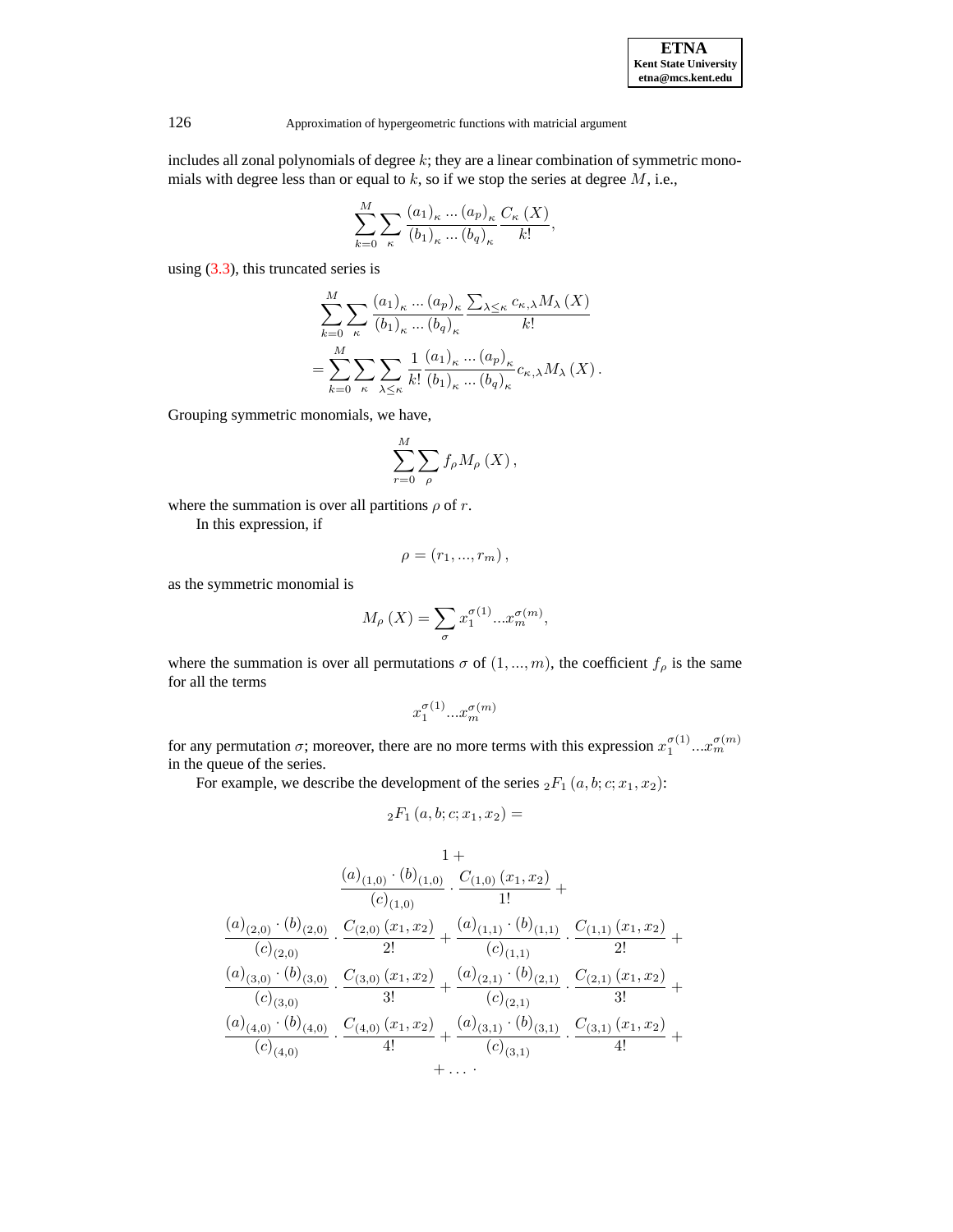## R. Gutiérrez, J. Rodriguez, and A. J. Sáez  $127$

In terms of symmetric monomials,

$$
{}_2F_1(a,b;c;x_1,x_2) =
$$

$$
\frac{(a)_{(1,0)} \cdot (b)_{(1,0)}}{(c)_{(1,0)}} \cdot M_{(1,0)} +
$$
\n
$$
\frac{(a)_{(2,0)} \cdot (b)_{(2,0)}}{(c)_{(2,0)}} \cdot \frac{1}{2} M_{(2,0)} +
$$
\n
$$
\left\{ \frac{(a)_{(2,0)} \cdot (b)_{(2,0)}}{(c)_{(2,0)}} \cdot \frac{1}{3} + \frac{(a)_{(1,1)} \cdot (b)_{(1,1)}}{(c)_{(1,1)}} \cdot \frac{2}{3} \right\} \cdot M_{(1,1)} +
$$
\n
$$
\frac{(a)_{(3,0)} \cdot (b)_{(3,0)}}{(c)_{(3,0)}} \cdot \frac{1}{6} M_{(3,0)} +
$$
\n
$$
\left\{ \frac{(a)_{(3,0)} \cdot (b)_{(3,0)}}{(c)_{(3,0)}} \cdot \frac{1}{10} + \frac{(a)_{(2,1)} \cdot (b)_{(2,1)}}{(c)_{(2,1)}} \cdot \frac{4}{10} \right\} \cdot M_{(2,1)} +
$$
\n
$$
\frac{(a)_{(4,0)} \cdot (b)_{(4,0)}}{(c)_{(4,0)}} \cdot \frac{1}{24} M_{(4,0)} +
$$
\n
$$
\left\{ \frac{(a)_{(4,0)} \cdot (b)_{(4,0)}}{(c)_{(4,0)}} \cdot \frac{1}{42} + \frac{(a)_{(3,1)} \cdot (b)_{(3,1)}}{(c)_{(3,1)}} \cdot \frac{1}{7} \right\} \cdot M_{(3,1)} +
$$
\n
$$
\left\{ \frac{(a)_{(4,0)} \cdot (b)_{(4,0)}}{(c)_{(4,0)}} \cdot \frac{3}{4 \cdot 35} + \frac{(a)_{(3,1)} \cdot (b)_{(3,1)}}{(c)_{(3,1)}} \cdot \frac{2}{21} + \frac{(a)_{(2,2)} \cdot (b)_{(2,2)}}{(c)_{(2,2)}} \cdot \frac{2}{15} \right\} \cdot M_{(2,2)} + \dots
$$

If hypergeometric functions with matricial argument are generating probability functions, this development of the series permits us to identify probabilities of the generated distributions, because the coefficient  $f_\rho$  is

$$
P [(X_1, ..., X_m) = (r_{\sigma(1)}, ..., r_{\sigma(m)})],
$$

except for normalizing, for each permutation  $\sigma$ . So, if we want to know the probability

$$
P[(X_1, ..., X_m) = (i_1, ..., i_m)]
$$

for a distribution generated by  ${}_{p}F_{q}(a_1, ..., a_p; b_1..., b_q; x_1, ..., x_m)$ , we have to develop the series up to degree

$$
M = i_1 + \dots + i_m,
$$

and search in the M−term of the symmetric monomial corresponding to the partition  $(i_1, ..., i_m)$ .

Of course, if any numerator parameter in the series is a negative integer then the series is a finite sum and we can obtain the complete distribution using this method.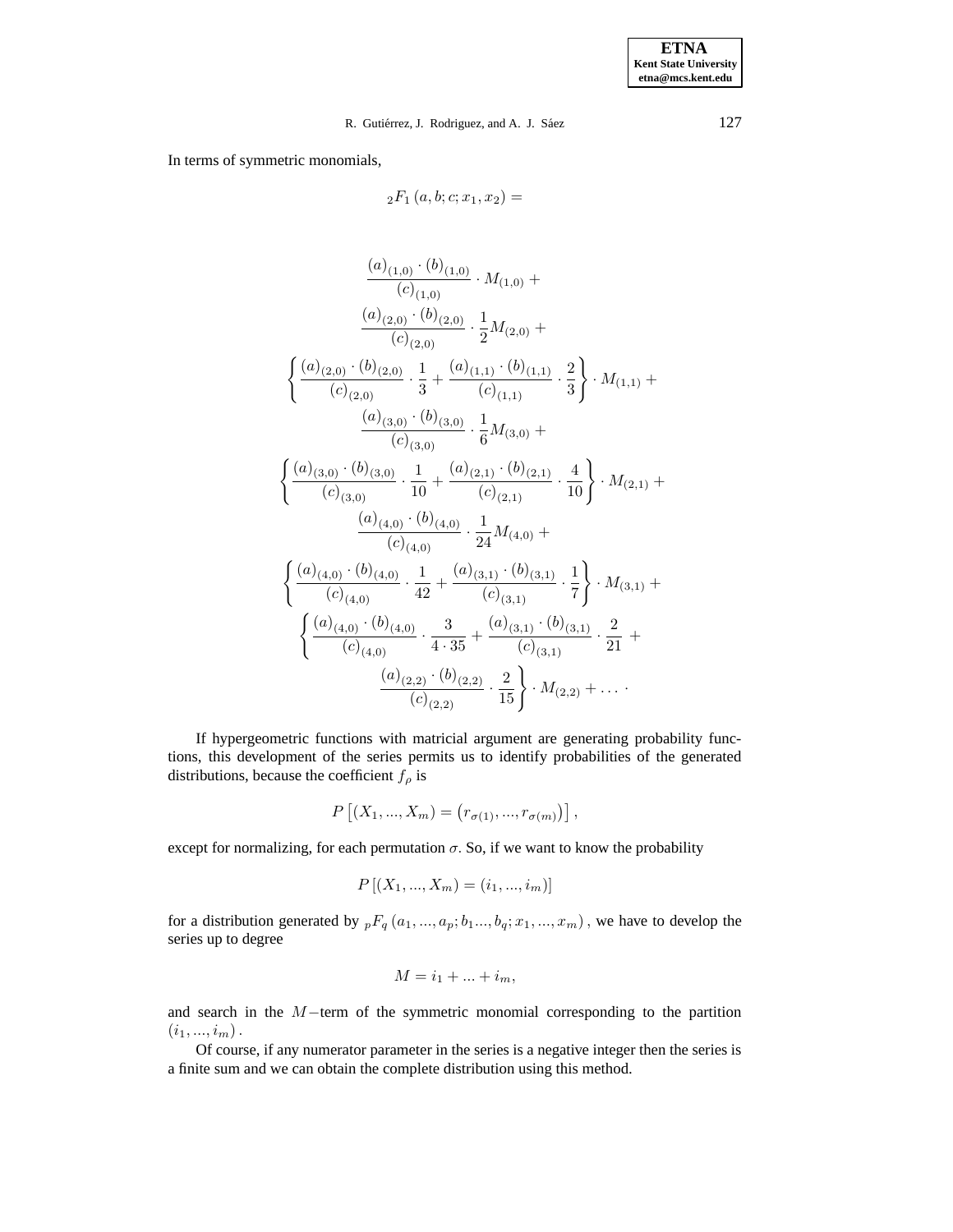| $\it a$        |  | $_2F_1(a,b;c;1_2)$ | $\neg$ 20<br>12 <sup>1</sup><br>$(u)_{\kappa}$<br>$k=0$<br>k!<br>1 K<br>с | Difference |
|----------------|--|--------------------|---------------------------------------------------------------------------|------------|
| ⌒<br>∠         |  | 3.0569             | 3.0547                                                                    |            |
| $\overline{ }$ |  | 20 UOU             | 197750                                                                    |            |

| ∼  | ∽  | 1 V | <u>J.VJVJ</u> | J.VJTI   | $v.vv \omega$ |
|----|----|-----|---------------|----------|---------------|
| 3  |    | 10  | 20.0909       | 19.0750  | 1.0159        |
| 5  |    | 25  | 13.8359       | 13.8299  | 0.006         |
| 4  |    | 20  | 15.7342       | 15.7046  | 0.0296        |
| 8  |    | 50  | 55.1096       | 55.0856  | 0.024         |
| 10 | 10 | 50  | 172.7901      | 172.2222 | 0.5679        |
| 12 | 12 | 65  | 260.1934      | 259.5012 | 0.6922        |
| 15 |    | 85  | 699.2147      | 695.7047 | 3.51          |

TABLE 5.1

<span id="page-7-0"></span>**5. Computational results.** We now give some practical results where the truncated development of the series approximates the exact value of the function. In all the cases we have developed series up to degree 20.

We would like to highlight that it is possible to have a better approximation by calculating zonal polynomials of degrees higher than 20, if you spend enough time.

The results refer to matrices  $\lambda \cdot I_m$ , where  $\lambda$  is such that it determines the convergence of the series. These results are used in normalizing distributions generated by functions  $p_{p}F_{q}(a_1,...,a_p;b_1,...,b_q;X_{m\times m})$ . We think that it is not very difficult to obtain other results for matrices with any eigenvalues,  $\lambda_1, ..., \lambda_m$ ; the unique problem to be solved is to obtain expressions for symmetric monomials in these eigenvalues.

Of course, precision of the truncated series to approximate hypergeometric functions is higher when the parameters =

 $b_1, ..., b_q$  in the denominators are very much bigger than the parameters  $a_1, ..., a_p$  in the numerators or when  $\lambda$  is smaller than unity; however, we describe examples where both the parameters in the numerators and denominators are similar, and  $\lambda$  is smaller than, equal to or bigger than unity.

1. The multivariate extension of the Gauss summation theorem is known, i.e.,

<span id="page-7-1"></span>(5.1) 
$$
{}_2F_1(a;b;c;I_m) = \frac{\Gamma_m(c)\Gamma_m(c-a-b)}{\Gamma_m(c-a)\Gamma_m(c-b)},
$$

where  $\Gamma_m$  (.) is the multivariate gamma function, defined by

(5.2) 
$$
\Gamma_m (a) = \int_{A>0} e \, tr \, (-A) \det A^{a - \frac{m+1}{2}} dA.
$$

If  $Re(a) > \frac{1}{2}(m-1)$ ,

(5.3) 
$$
\Gamma_m (a) = \pi^{\frac{m(m-1)}{4}} \prod_{i=1}^m \Gamma \left( a - \frac{1}{2} (m-1) \right).
$$

Then we may compare the value of the development of  $_2F_1$  in the identity matrix of dimension two with the exact value, using  $(5.1)$  $(5.1)$ . Some examples are shown in table [5.1.](#page-7-0)

2. Although there are no more expressions for other hypergeometric functions apart from  ${}_2F_1$ , we can see the convergence of the hypergeometric series. In tables [5.2,](#page-8-6) [5.3,](#page-8-7) and [5.4](#page-9-8) appear the values of truncated series developed for different degrees for the functions  $_1F_1$ ,  $_2F_1$ , and  $_3F_2$ .

*Development of the function*  ${}_2F_1$   $(a, b; c; I_2)$ .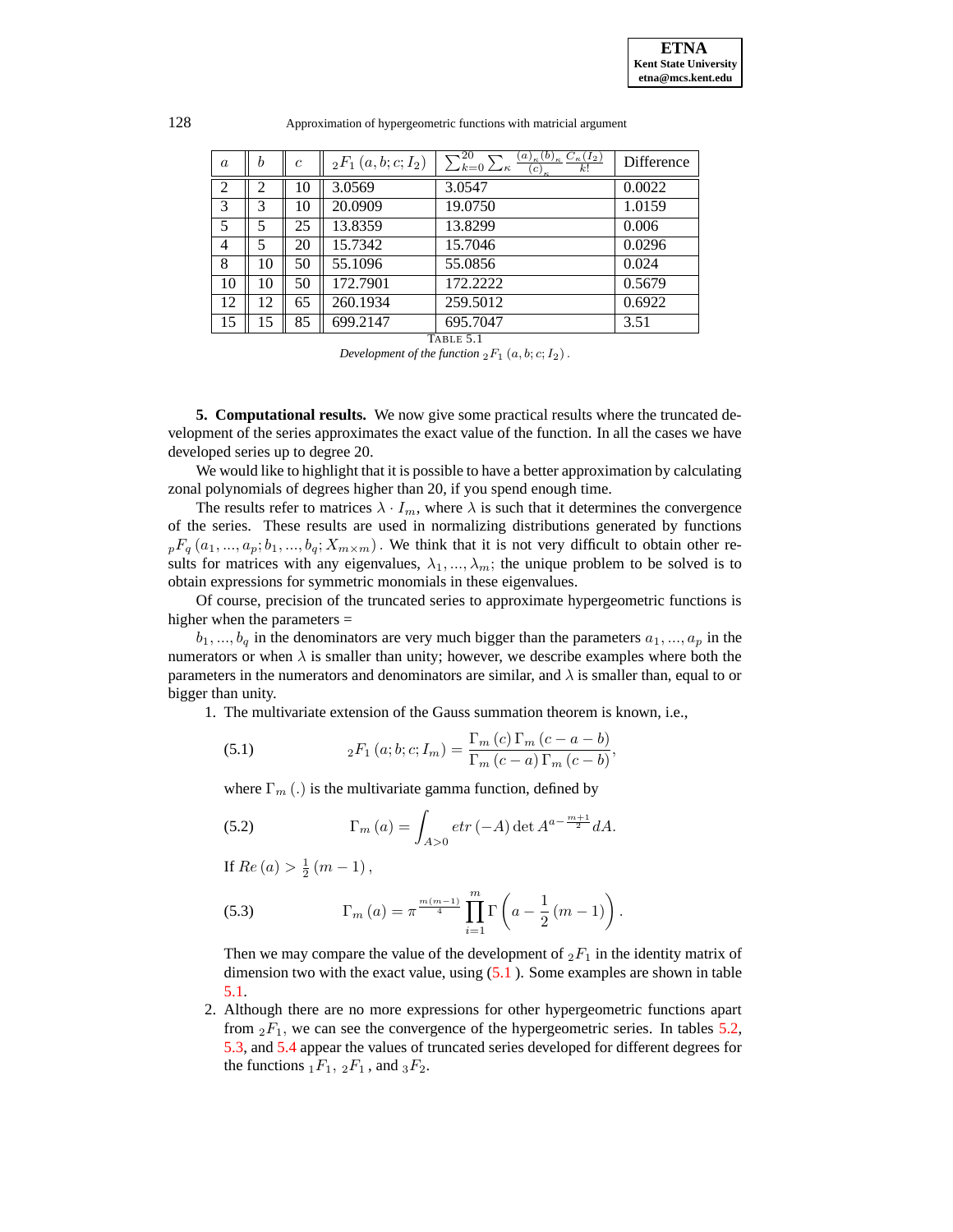**ETNA Kent State University etna@mcs.kent.edu**

## R. Gutiérrez, J. Rodriguez, and A. J. Sáez  $129$

|                                                                                                     | $a=2$                            | $a=5$           | $a=8$         |
|-----------------------------------------------------------------------------------------------------|----------------------------------|-----------------|---------------|
| $\sum_{k=0}^{M} \sum_{\kappa} \frac{(a)_{\kappa}}{(c)_{\kappa}} \frac{C_{\kappa}(\lambda I_m)}{k!}$ | $c=3$                            | $c=7$           | $c=12$        |
|                                                                                                     | $\lambda = 3.5$                  | $\lambda = 2.5$ | $\lambda = 1$ |
|                                                                                                     | $m=2$                            | $m=3$           | $m=5$         |
| $M=1$                                                                                               | 5.6667                           | 6.3571          | 4.3333        |
| $M=2$                                                                                               | 17.1000                          | 20.9090         | 9.9242        |
| $M=5$                                                                                               | 89.9875                          | 126.6973        | 25.2013       |
| $M=10$                                                                                              | 167.5575                         | 247.4603        | 29.0010       |
| $M=15$                                                                                              | 173.6505                         | 256.7171        | 29.0283       |
| $M=18$                                                                                              | 173.7336                         | 256.8337        | 29.0284       |
| $M=19$                                                                                              | 173.7360                         | 256.8369        | 29.0284       |
| $M=20$                                                                                              | 173.7368                         | 256.8379        | 29.0284       |
|                                                                                                     | $T \cdot \cdot \cdot - T$ $\cap$ |                 |               |

TABLE 5.2

*Development of the function*  $_1F_1(a; c; \lambda \cdot I_m)$ .

.

<span id="page-8-6"></span>

|                                                                                                                 | $a=2$<br>$b=2$  | $a=5$<br>$b=5$   | $a=5$<br>$b=5$  |
|-----------------------------------------------------------------------------------------------------------------|-----------------|------------------|-----------------|
| $\sum_{k=0}^{M} \sum_{\kappa} \frac{(a)_{\kappa}(b)_{\kappa}}{(c)_{\kappa}} \frac{C_{\kappa}(\lambda I_m)}{k!}$ | $c=3$           | $c=20$           | $c=25$          |
|                                                                                                                 | $\lambda = 0.5$ | $\lambda = 0.65$ | $\lambda = 0.5$ |
|                                                                                                                 | $m=2$           | $m=3$            | $m=7$           |
| $M=1$                                                                                                           | 2.3333          | 3.4375           | 4.500           |
| $M=2$                                                                                                           | 3.5333          | 6.7978           | 11.0275         |
| $M=5$                                                                                                           | 5.4763          | 15.5009          | 36.0281         |
| $M=10$                                                                                                          | 6.0506          | 19.3368          | 53.4960         |
| $M=15$                                                                                                          | 6.0856          | 19.5987          | 54.6481         |
| $M=18$                                                                                                          | 6.0871          | 19.6091          | 54.6777         |
| $M=19$                                                                                                          | 6.0872          | 19.6100          | 54.6794         |
| $M=20$                                                                                                          | 6.0873          | 19.6104          | 54.6801         |

TABLE 5.3

*Development of the function*  ${}_2F_1$   $(a, b; c; \lambda \cdot I_m)$ .

<span id="page-8-7"></span>**6. Acknowledgements.** The authors would like to thank the referee for helpful comments.

## REFERENCES

- <span id="page-8-0"></span>[1] S. BOCHNER, *Bessel functions and modular relations of higher type and hyperbolic differential equations,* Comm. Sém. Math. Univ. Lund, Tome Supplementaire (1952), pp. 12-20.
- <span id="page-8-3"></span>[2] A. G. CONSTANTINE, *Some non-central distribution problems in multivariate analysis,* Ann. Math. Statist., 34 (1963), pp. 1270-1285.
- <span id="page-8-2"></span>[3] S. G. GINDIKIN, *Analysis on homogeneous spaces,* Russian Math. Surveys, 19 (1964), pp. 1-90.
- [4] K. I. GROSS AND D. ST. P. RICHARDS, *Special functions of matrix argument. I. Algebraic induction, zonal polynomials, and hypergeometric functions,* Trans. Amer. Math. Soc., 301 (1987), no. 2, pp. 781-811.
- <span id="page-8-4"></span>[5] R. GUTIERREZ, J. RODRIGUEZ, A. J. SAEZ, *Construction of multivariate discrete distributions through the* 2F1 *function of matricial argument,* in Applied Stochastics Models and Data Analysis, Proc. IX International Symp. Lisboa, H Barcelar-Nicolau, F. Costa-Nicolau, and J. Jansen, eds., pp. 194-199, I.N.E., Portugal, 1999.
- <span id="page-8-5"></span><span id="page-8-1"></span>[6] C. S. HERZ, *Bessel functions of matricial argument,* Ann. of Math., 61 (1955), pp. 474-523.
- [7] A. T JAMES, *Distributions of matrix variates and latent roots derived from normal samples,* Ann. Math.